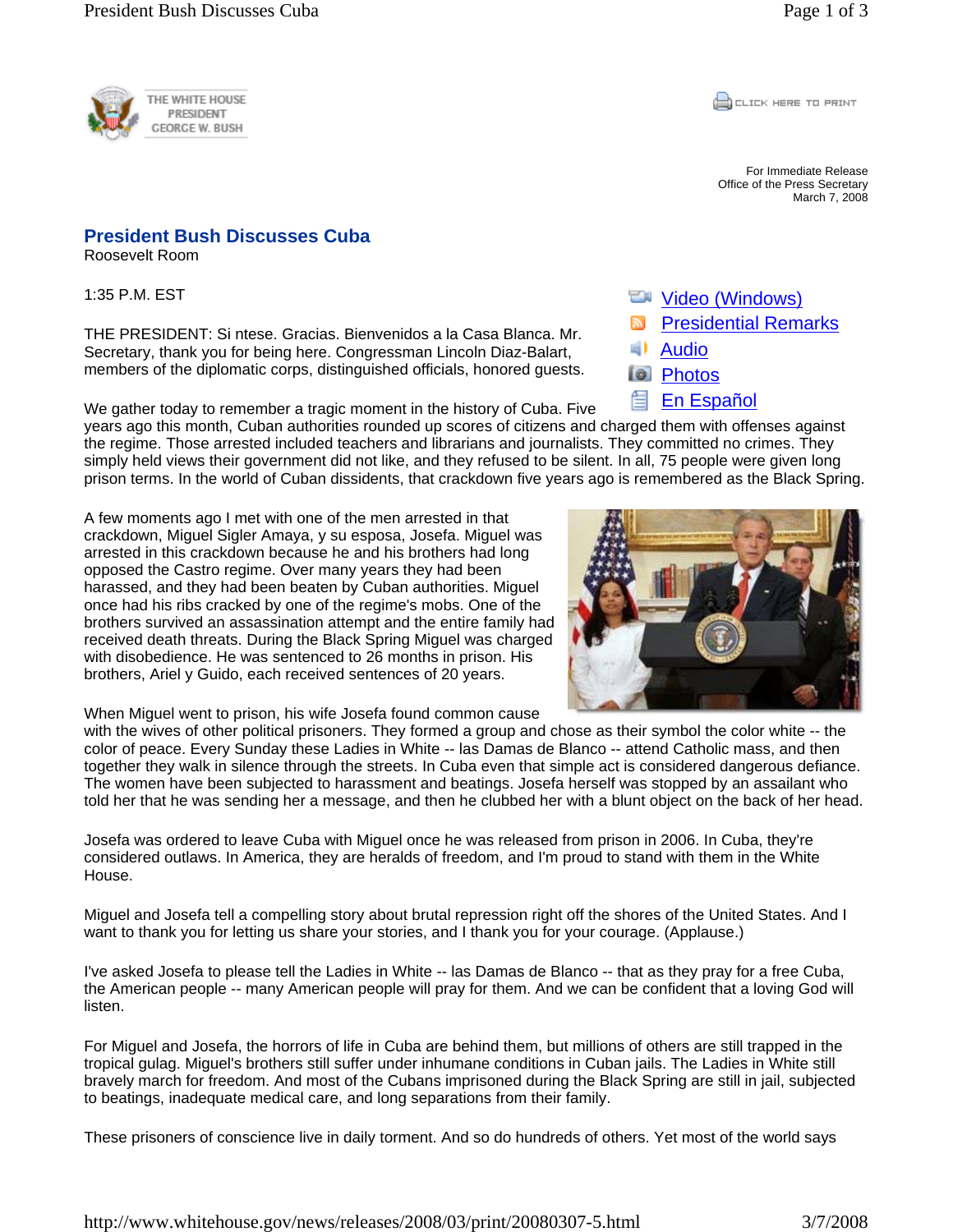nothing. This is a sad and curious pattern. Last fall, dozens of young Cubans who wore bracelets imprinted with one word, "cambio," or change, were arrested by Cuban police because of their political beliefs. Yet in the face of this assault on the freedom of expression, much of the world was silent.

Last December, Cuban authorities stormed into a Catholic church, tear-gassed parishioners, and dragged 18 worshipers out. A Catholic official called the episode, "the worst attack against a church in 45 years." And yet in the face of this assault on religious freedom, much of the world was silent.

And last weekend, Cubans were pushed and shoved and beaten as they distributed copies of the U.N. Declaration on Human Rights. That same week, Cuba signed the International Covenant on Civil and Political Rights. The international community applauded Cuba for signing a piece of paper -- but on the abuses that same week, much of the world was silent.

In the face of these abuses, the United States has not been silent, nor will we be silent. (Applause.) We have been consistently joined in condemning the Cuban regime's brutal outrages by a small band of brave nations; countries such as the Czech Republic, Estonia, Hungary, Latvia, Lithuania, Poland, Slovakia and Slovenia have placed themselves at the forefront for the fight for human freedom in Cuba. (Applause.) They recently lived through communist tyranny. They remember what life is like under the boot of the oppressor. They know the daily hardships that ordinary citizens have to endure just to survive. And they refuse to look away.

Unfortunately, the list of countries supporting the Cuban people is far too short -- and the democracies absent from that list are far too notable. When a new day finally dawns for Cubans, they will remember the few brave nations that stood with them, and the many that did not.

A few weeks ago reports of the supposed retirement of Cuba's dictator initially led many to believe that the time had finally come for the United States to change our policy on Cuba and improve our relations with the regime. That sentiment is exactly backward. To improve relations, what needs to change is not the United States; what needs to change is Cuba. Cuba's government must begin a process as peaceful democratic change. They must release all political prisoners. They must have respect for human rights in word and deed, and pave the way for free and fair elections.

So far, all Cuba has done is replace one dictator with another. And its former ruler is still influencing events from behind the scenes. This is the same system, the same faces, and the same policies that led Cuba to its miseries in the first place. The United States is isolating the Cuban regime, and we're reaching out to the Cuban people. We've granted asylum to hundreds of thousands who have fled the regime. We've encouraged private citizens and charities to deliver food and medicine and other assistance directly to the people of Cuba. As a result, the American people are the largest providers of humanitarian aid to the Cuban people in the entire world.

This assistance is easing burdens for many Cuban families. But the sad fact is that life will not improve for the Cuban people until their system of government changes. It will not improve by exchanging one dictator for another. It will not improve if we prop up the same tyranny for the false promise of so-called stability.

As I told the Cuban people last October, a new day for Cuba will come. And we will know when it's here. We will know it's here when jailers go to the cells where Cuban prisoners of conscience are held and set them free. We will know it is here when Miguel Sigler Amaya is reunited with his brothers, and they can say what they think, and can come and go as they please. And we will know it is here when the Ladies in White no longer make their silent vigils, or live in constant fear of assault or arrest.

Until that day comes, the United States will continue to shine a bright and revealing light on Cuba's abuses. We will continue to tell the stories of Cuba's people, even when a lot of the world doesn't want to hear them. And we will carry this refrain in our hearts: Viva Cuba Libre. (Applause.)

END 1:46 P.M. EST

**Return to this article at:** http://www.whitehouse.gov/news/releases/2008/03/20080307-5.html